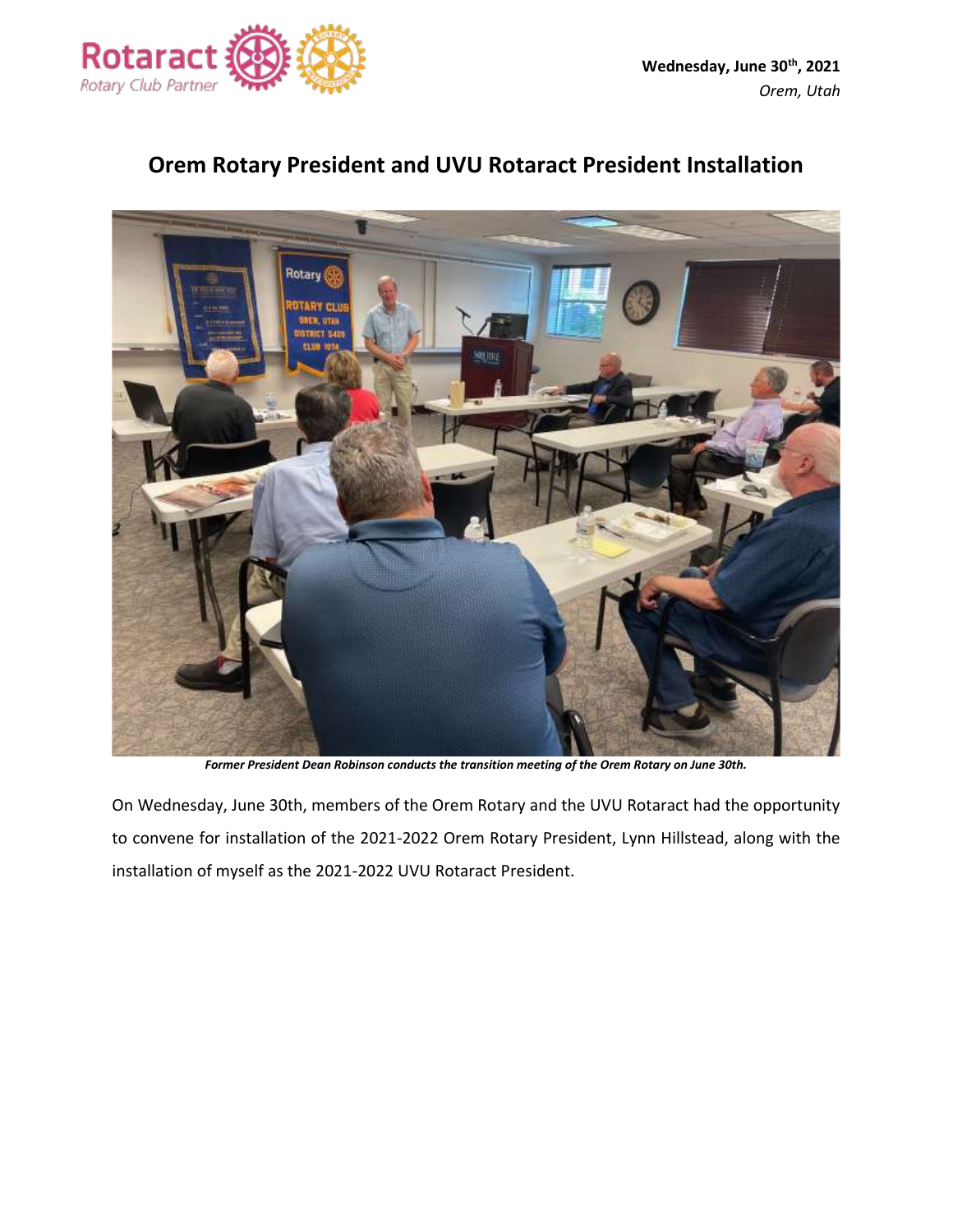

*Lynn Hillstead is sworn in as the new Orem Rotary club President.*

It was a humbling experience to witness the passion and honor that members of the Orem Rotary share for the service they render in their communities. To say that we four Rotaract members in attendance were inspired would be an understatement. Former Orem Rotary President, Dean Robinson, had the chance to review the numerous accomplishments from this past year. Among those were the recounting of the various monthly service projects, the success of this year's orange sales fundraiser, and the generosity of the Rotary members. Graciously, the partnership between UVU Rotaract and the Orem Rotary was highlighted. As mentioned, that partnership was augmented through the leadership of Yana Andersen, former UVU Rotaract President, to whom we are very thankful. Yana was integral in putting the '*act'* in Rotar*act,* and spearheaded various service projects in the community.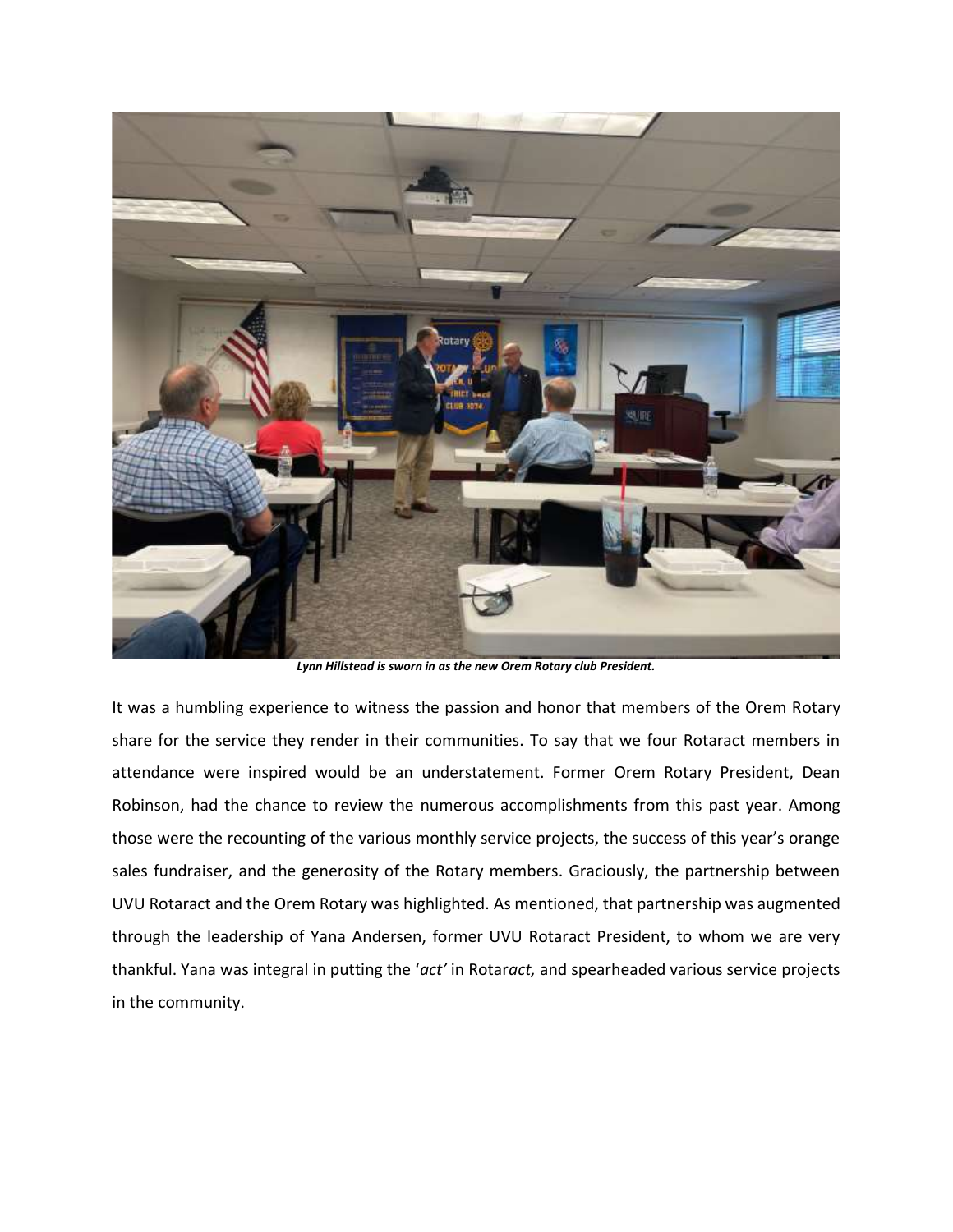

*New Rotary President, Lynn Hillstead, introduces the new UVU Rotaract President, Dylan Tweed.*

Mentioned in the meeting was the new Rotary International President, Shekhar Mehta, whose 2021- 22 Rotary theme is "*Serve to change lives."* President Lynn Hillstead was able to emphasize this theme as well as introduce his own yearly theme, *"Celebrate Rotary."* With that, there is much to celebrate.

The more I am exposed to Rotary, the more there is to respect and love. From the leadership opportunities, experience in community service, and passion exhibited by each and every member, as President Hillstead posited, "with the members of the Orem Rotary and UVU Rotaract, we have a force for good" in our community.